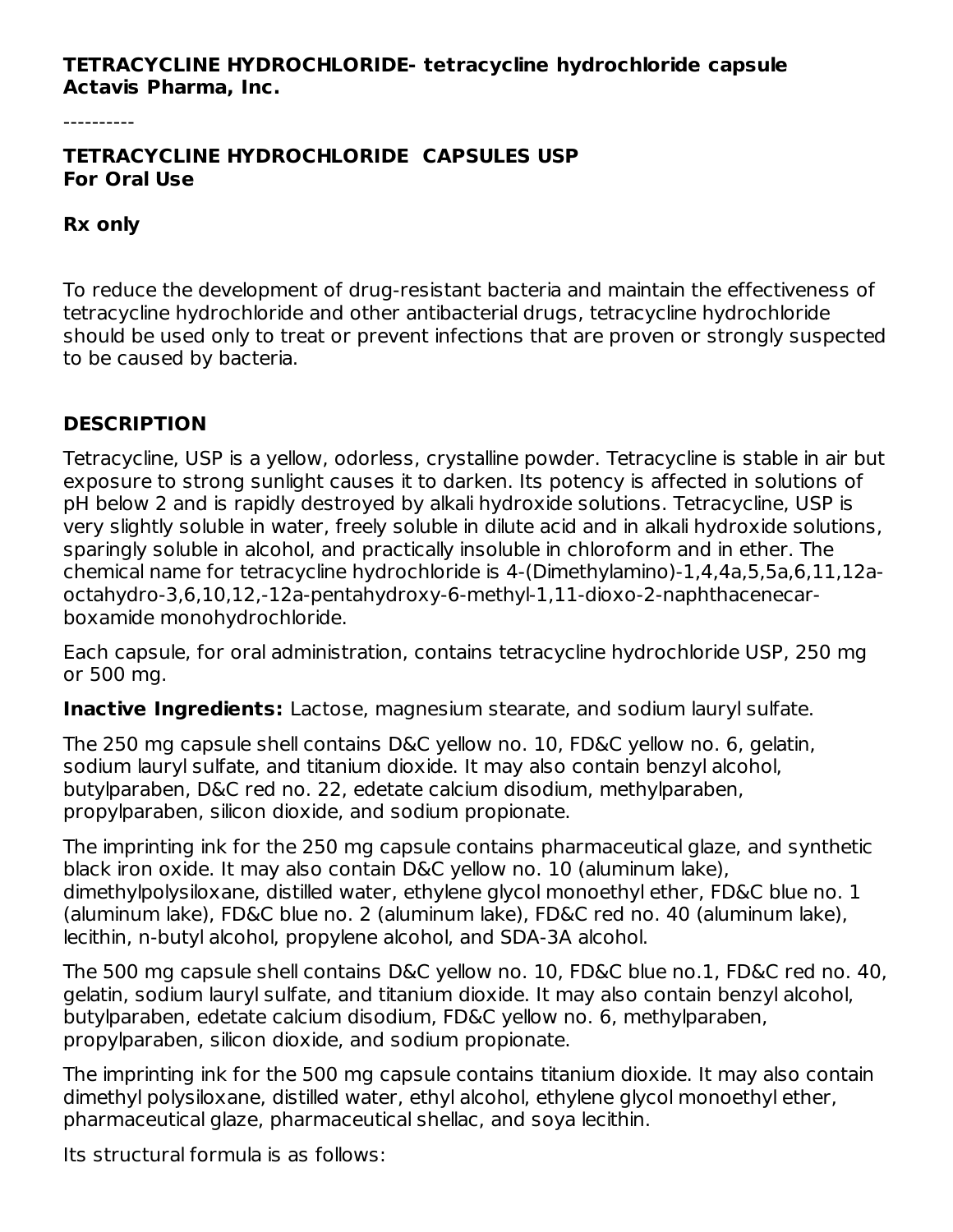

# **CLINICAL PHARMACOLOGY**

Tetracyclines are readily absorbed and are bound to plasma protein in varying degrees. They are concentrated by the liver in the bile and excreted in the urine and feces at high concentrations in a biologically active form.

### **Microbiology**

Tetracyclines are primarily bacteriostatic and exert their antimicrobial effect by the inhibition of protein synthesis by binding to the 30S ribosomal subunit. Tetracycline is active against a broad range of gram-negative and gram-positive organisms. The drugs in the tetracycline class have closely similar antimicrobial spectra, and cross-resistance among them is common.

Tetracycline has been shown to be active against most isolates of the following bacteria, both in vitro and in clinical infections as described in the **INDICATIONS AND USAGE**section of the package insert.

### **Gram-negative Bacteria**

Acinetobacter species Bartonella bacilliformis Brucella species Campylobacter fetus Enterobacter aerogenes Escherichia coli Francisella tularensis Haemophilus ducreyi Haemophilus influenzae Klebsiellaspecies Klebsiella granulomatis Neisseria gonorrhoeae Shigella species Vibrio cholera Yersinia pestis

## **Gram-positive Bacteria**

Bacillus anthracis Streptococcus pyogenes Streptococcus pneumonia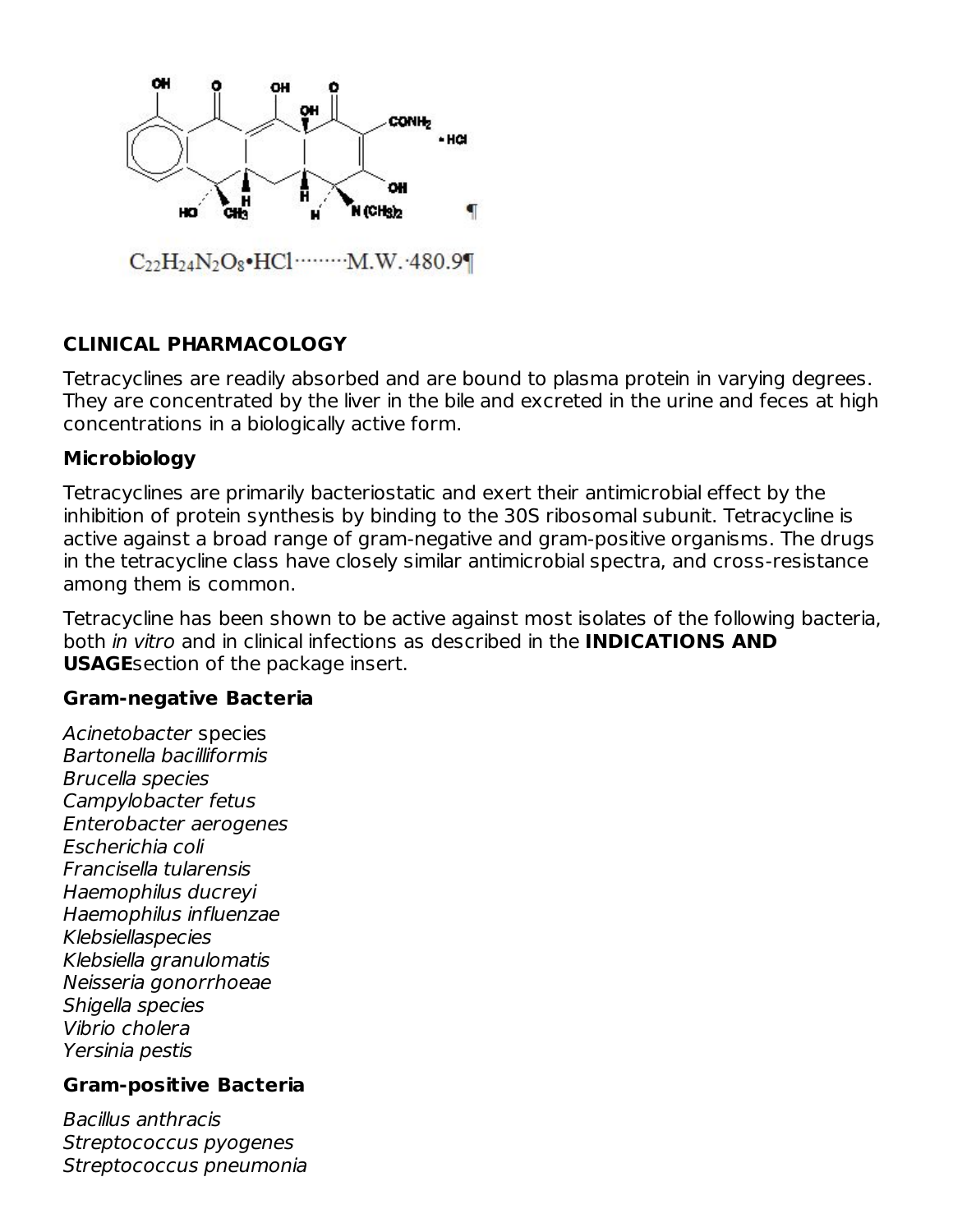Staphylococcus aureus Listeria monocytogenes

### **Anaerobes**

Bacteroides species Clostridium species Fusobacterium fusiforme Propionibacterium acnes

## **Other Bacteria**

Actinomyces species Borrelia recurrentis Chlamydophila psittaci Chlamydia trachomatis Rickettsiae Treponema pallidumTreponema pallidum subspecies pertenue

## **Parasites**

Entamoeba species Balantidium coli

## **Susceptibility Testing**

For specific information regarding susceptibility test interpretive criteria and associated test methods and quality control standards recognized by FDA for this drug, please see: https://www.fda.gov/STIC.

# **INDICATIONS AND USAGE**

To reduce the development of drug-resistant bacteria and maintain the effectiveness of tetracycline hydrochloride capsules and other antibacterial drugs, tetracycline hydrochloride capsules should be used only to treat or prevent infections that are proven or strongly suspected to be caused by susceptible bacteria. When culture and susceptibility information are available, they should be considered in selecting or modifying antibacterial therapy. In the absence of such data, local epidemiology and susceptibility patterns may contribute to the empiric selection of therapy.

Tetracycline is indicated in the treatment of infections caused by susceptible strains of the designated organisms in the conditions listed below:

- Upper respiratory tract infections caused by Streptococcus pyogenes, Streptococcus pneumoniae and Haemophilus influenzae. Note: Tetracycline should not be used for streptococcal disease unless the organism has been demonstrated to be susceptible.
- Lower respiratory tract infections caused by Streptococcus pyogenes, Streptococcus pneumoniae, Mycoplasma pneumoniae (Eaton agent, and Klebsiella sp.)
- Skin and soft tissue infections caused by Streptococcus pyogenes, Staphylococcus aureus.

(Tetracyclines are not the drugs of choice in the treatment of any type of staphylococcal infections.)

• Infections caused by rickettsia including Rocky Mountain spotted fever, typhus group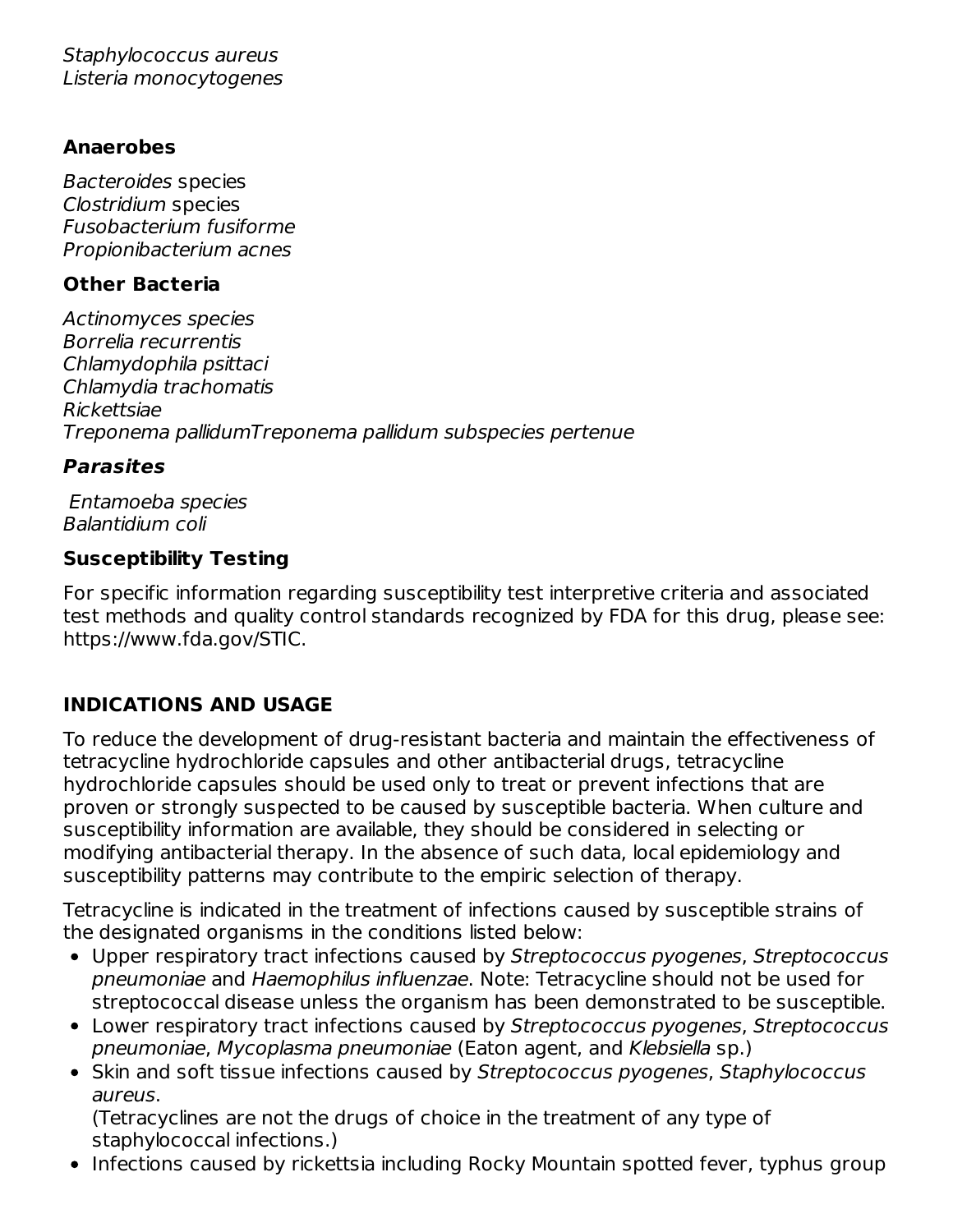infections, Q fever, rickettsialpox.

- Psittacosis caused by Chlamydophila psittaci.
- Infections caused by Chlamydia trachomatis such as uncomplicated urethral, endocervical or rectal infections, inclusion conjunctivitis, trachoma, and lymphogranuloma venereum.
- Granuloma inquinale caused by Klebsiella granulomatis.
- Relapsing fever caused by Borrelia sp.
- Bartonellosis caused by Bartonella bacill iformis.
- Chancroid caused by Haemophilus ducreyi.
- Tularemia caused by Francisella tularensis.
- Plaque caused by Yersinia pestis.
- Cholera caused by Vibrio cholerae.
- Brucellosis caused by Brucella species (tetracycline may be used in conjunction with an aminoglycoside).
- Infections due to Campylobacter fetus.
- As adjunctive therapy in intestinal amebiasis caused by Entamoeba histolytica.
- Urinary tract infections caused by susceptible strains of *Escherichia coli, Klebsiella*, etc.
- Other infections caused by susceptible gram-negative organisms such as E. coli, Enterobacter aerogenes, Shigella sp., Acinetobacter sp., Klebsiella sp., and Bacteroides sp.
- In severe acne, adjunctive therapy with tetracycline may be useful.

When penicillin is contraindicated, tetracyclines are alternative drugs in the treatment of the following infections:

- Syphilis and yaws caused by Treponema pallidum and pertenue, respectively,
- Vincent's infection caused by Fusobacterium fusiforme,
- Infections caused by Neisseria gonorrhoeae,
- Anthrax caused by Bacillus anthracis,
- Infections due to Listeria monocytogenes,
- Actinomycosis caused by Actinomyces species,
- Infections due to Clostridium species.

# **CONTRAINDICATIONS**

This drug is contraindicated in persons who have shown hypersensitivity to any of the tetracyclines.

# **WARNINGS**

## **Tooth Development**

The use of drugs of the tetracycline-class during tooth development (last half of pregnancy, infancy and

childhood to the age of 8 years) may cause permanent discoloration of the teeth (yellow-gray-brown).

This adverse reaction is more common during long-term use of the drugs but it has been observed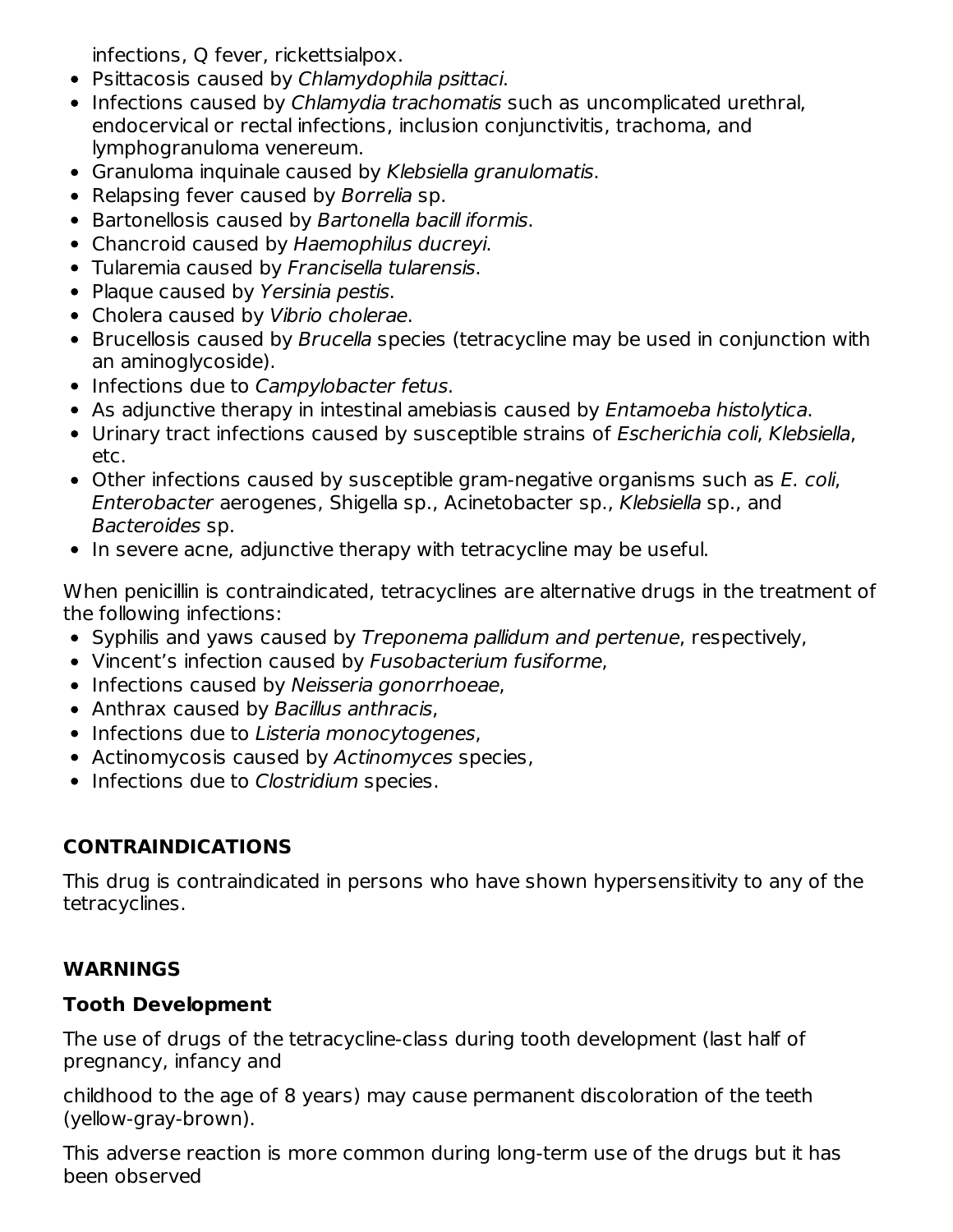following repeated short-term courses. Enamel hypoplasia has also been reported. Tetracycline drugs should not be used in this age group, except for anthrax, unless other drugs are not likely to be effective or are contraindicated.

## **Clostridium difficile Associated Diarrhea**

Clostridium difficile associated diarrhea (CDAD) has been reported with use of nearly all antibacterial

agents, including tetracyclines, and may range in severity from mild diarrhea to fatal colitis. Treatment

with antibacterial agents alters the normal flora of the colon leading to overgrowth of C. difficile.

C. difficile produces toxins A and B which contribute to the development of CDAD. Hypertoxin producing strains of C. difficile cause increased morbidity and mortality, as these infections can be refractory to antimicrobial therapy and may require colectomy. CDAD must be considered in all patients who present with diarrhea following antibacterial drugs. Careful medical history is necessary since CDAD has been reported to occur over two months after the administration of antibacterial agents.

If CDAD is suspected or confirmed, ongoing use of antibacterial drugs not directed against C. difficile need to be discontinued. Appropriate fluid and electrolyte management, protein supplementation, antibacterial treatment of C. difficile, and institute surgical evaluation clinically indicated.

## **Photosensitivity**

Photosensitivity manifested by an exaggerated sunburn reaction has been observed in some individuals taking tetracyclines. Advise patients apt to be exposed to direct sunlight or ultraviolet lights that this reaction can occur with tetracycline drugs. Discontinue treatment at the first evidence of skin erythema.

## **Intracranial Hypertension**

Intracranial hypertension (IH, pseudotumor cerebri) has been associated with the use of tetracyclines including Achromycin V. Clinical manifestations of IH include headache, blurred vision, diplopia, and vision loss; papilledema can be found on fundoscopy. Women of childbearing age who are overweight or have a history of IH are at greater risk for developing tetracycline associated IH. Concomitant use of isotretinoin and tetracycline should be avoided because isotretinoin, a systemic retinoid, is also known to cause pseudotumor cerebri.

Although IH typically resolve after discontinuation of treatment, the possibility for permanent visual loss exists. If visual disturbance occurs during treatment, prompt ophthalmologic evaluation is warranted. Since intracranial pressure can remain elevated for weeks after drug cessation patients should be monitored until they stabilize.

## **Skeletal Development**

All tetracyclines form a stable calcium complex in any bone forming tissue. A decrease in fibula growth rate has been observed in premature infants given oral tetracycline in doses of 25 mg/kg every six hours. This reaction was shown to be reversible when the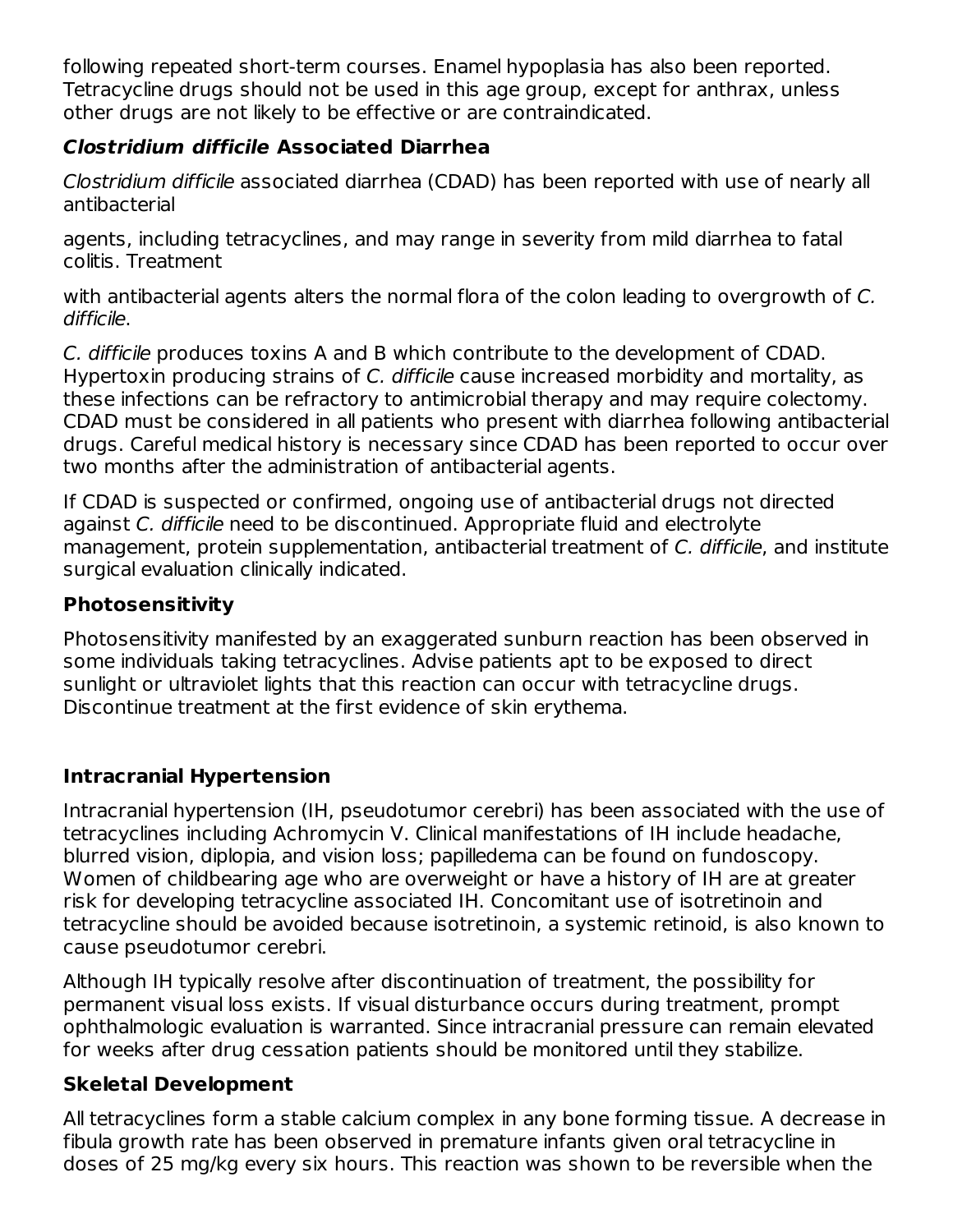drug was discontinued.

Results of animal studies indicate that tetracyclines cross the placenta, are found in fetal tissues and can have toxic effects on the developing fetus (often related to retardation of skeletal development). Evidence of embryotoxicity has also been noted in animals treated early in pregnancy. If this drug is used during pregnancy or if the patient becomes pregnant while taking this drug, apprise the patient of the potential hazard to the fetus. Tetracycline drugs should not be used during pregnancy unless absolutely necessary.

### **Antianabolic Action**

The antianabolic action of the tetracyclines may cause an increase in BUN. While this is not a problem in those with normal renal function, in patients with significantly impaired renal function, higher serum levels of tetracycline may lead to azotemia, hyperphosphatemia and acidosis.

### **Laboratory Monitoring for Long-Term Therapy**

In long-term therapy, perform periodic laboratory evaluation of organ systems, including hematopoietic, renal and hepatic studies. If renal impairment exists, even usual oral or parenteral doses may lead to excessive systemic accumulation of the drug and possible liver toxicity. Under such conditions, lower than usual total doses are indicated, and, if therapy is prolonged, serum level determinations of the drug may be advisable.

### **PRECAUTIONS**

### **General**

As with other antibacterials, use of this drug may result in overgrowth of nonsusceptible organisms, including fungi. If superinfection occurs, discontinue antibacterial and institute appropriate therapy.

Treat all infections due to Group A beta-hemolytic streptococci for at least ten days.

Perform incision and drainage or other surgical procedures in conjunction with antibacterial therapy, when indicated.

Prescribing tetracycline in the absence of proven or strongly suspected bacterial infection or a prophylactic indication is unlikely to provide benefit to the patient and increases the risk of the development of drug-resistant bacteria.

### **Information for Patients**

Counsel patients that antibacterial drugs including tetracycline should only be used to treat bacterial infections. They do not treat viral infections (e.g., the common cold). When tetracycline is prescribed to treat a bacterial infection, tell patients that although it is common to feel better early in the course of therapy, the medication should be taken exactly as directed. Skipping doses or not completing the full course of therapy may (1) decrease the effectiveness of the immediate treatment and (2) increase the likelihood that bacteria will develop resistance and will not be treatable by tetracycline or other antibacterial drugs in the future.

### **Laboratory Tests**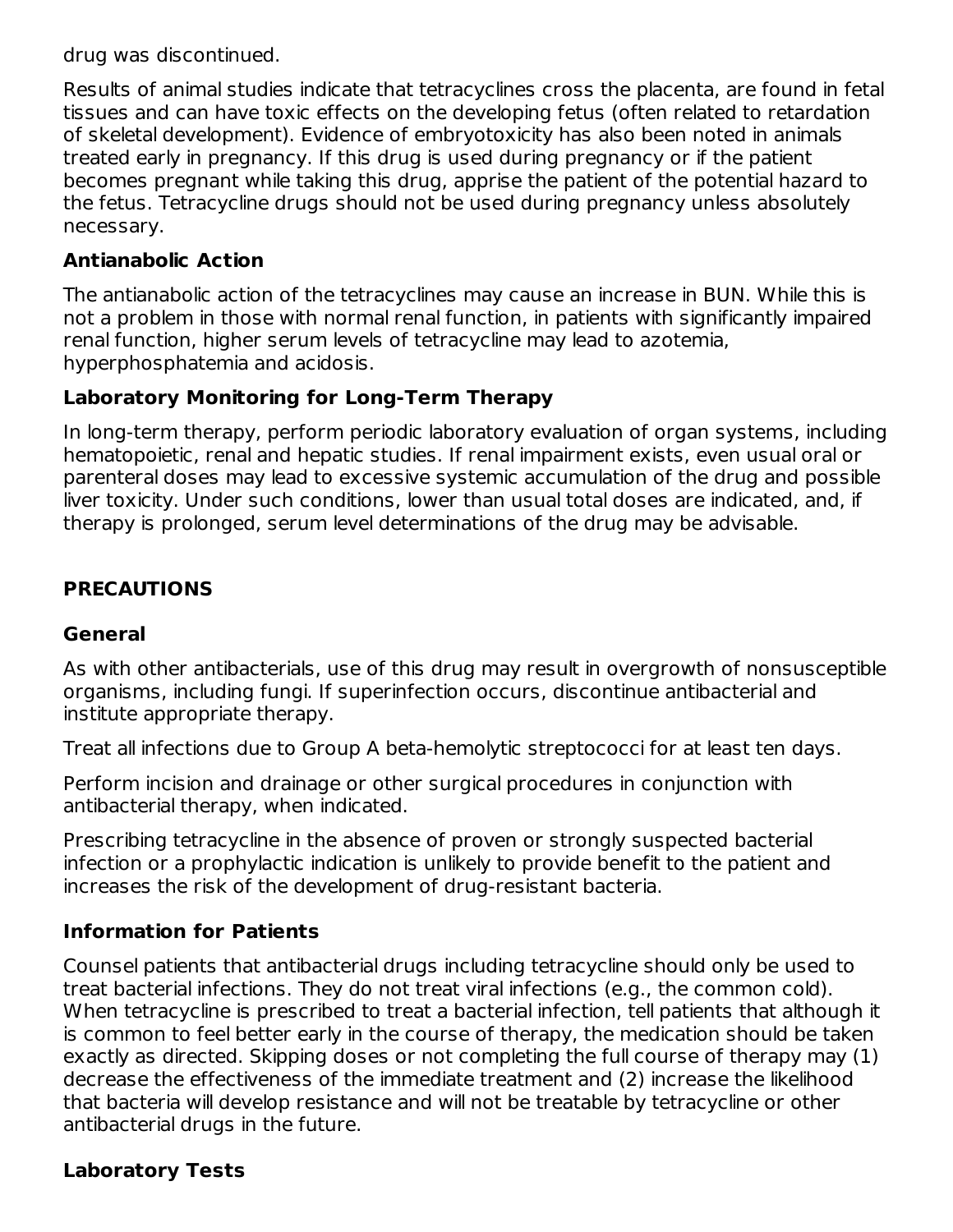In sexually transmitted infections, when coexistent syphilis is suspected, perform dark field examinations before treatment is started and the blood serology repeated monthly for at least four months.

## **Drug Interactions**

Since bacteriostatic drugs may interfere with the bactericidal action of penicillin, it is advisable to avoid giving tetracycline in conjunction with penicillin or other bactericidal antibacterials.

Because the tetracyclines have been shown to depress plasma prothrombin activity, patients who are on anticoagulant therapy may require downward adjustment of their anticoagulant dosage.

The concurrent use of tetracycline and methoxyflurane has been reported to result in fatal renal toxicity.

Absorption of tetracyclines is impaired by antacids containing aluminum, calcium or magnesium and preparations containing iron, zinc, or sodium bicarbonate.

Concurrent use of tetracycline may render oral contraceptives less effective.

### **Carcinogenesis, Mutagenesis, Impairment of Fertility**

Long-term animal studies are currently being conducted to determine whether tetracycline hydrochloride has carcinogenic potential. Some related antibacterials (oxytetracycline, minocycline) have shown evidence of oncogenic activity in rats.

In two in vitro mammalian cell assay systems (L 51784y mouse lymphoma and Chinese hamster lung cells), there was evidence of mutagenicity with tetracycline hydrochloride.

Tetracycline hydrochloride had no effect on fertility when administered in the diet to male and female rats at a daily intake of approximately 400 mg/kg/day, roughly 8 times the highest recommended human dose based on body surface area.

### **Pregnancy**

## **Teratogenic Effects**

Pregnancy Category D (see **WARNINGS**)

## **Nonteratogenic Effects**

### (see **WARNINGS**)

Pregnant women with renal disease may be more prone to develop tetracyclineassociated liver failure.

## **Labor and Delivery**

The effect of tetracyclines on labor and delivery is unknown.

### **Nursing Mothers**

Because of the potential for serious adverse reaction in nursing infants from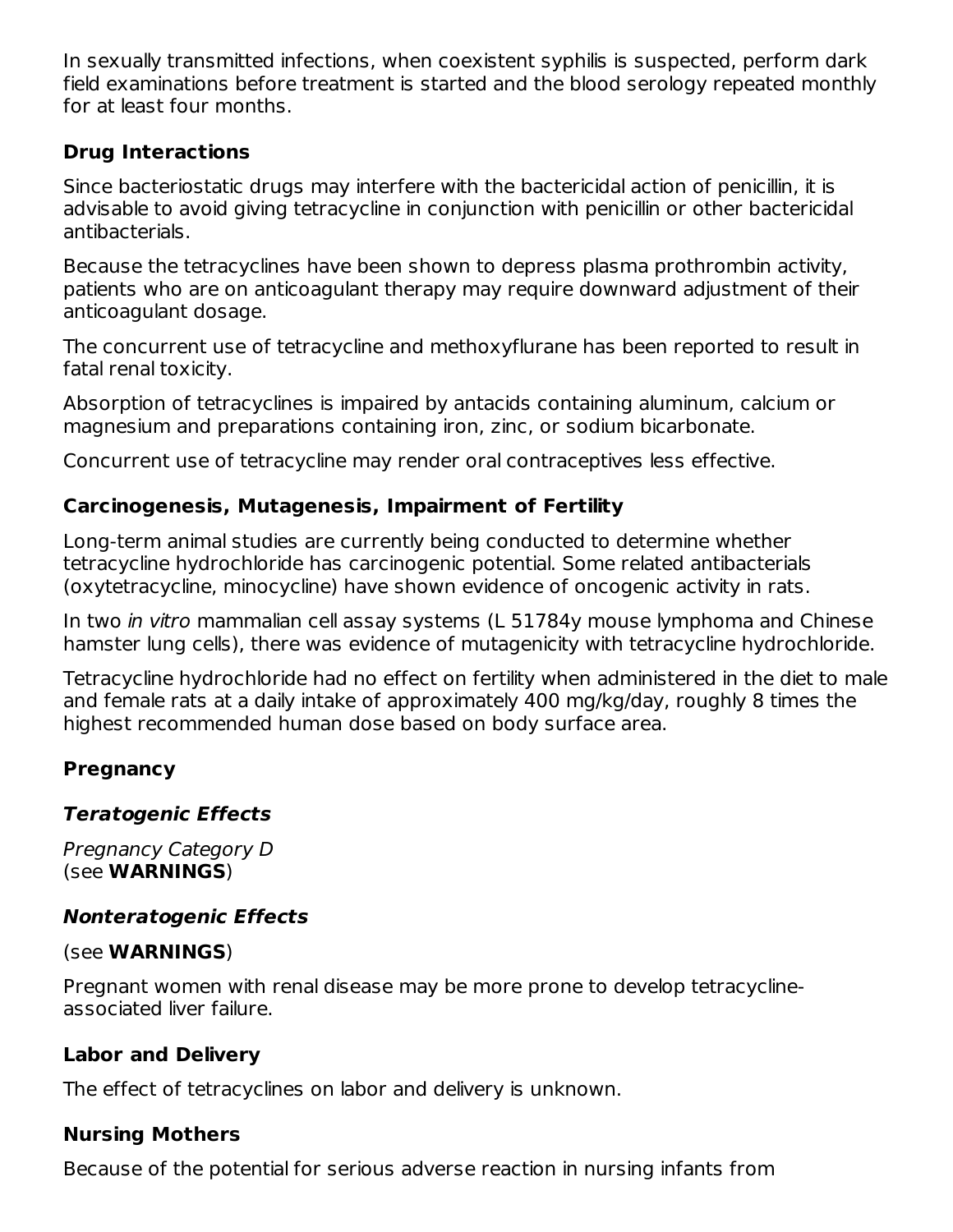tetracyclines, a decision should be made whether to discontinue the drug, taking into account the importance of the drug to the mother (see **WARNINGS**).

### **Pediatric Use**

See **WARNINGS** and **DOSAGE AND ADMINISTRATION.**

## **ADVERSE REACTIONS**

### **Gastrointestinal:**

anorexia, nausea, epigastric distress, vomiting, diarrhea, glossitis, black hairy tongue, dysphagia, enterocolitis, and inflammatory lesions (with Candida overgrowth) in the anogenital region.

Esophagitis and esophageal ulceration have been reported in patients receiving particularly the capsule and also the tablet forms of tetracyclines. Most of the patients were reported to have taken medication immediately before going to bed (see **DOSAGE AND ADMINISTRATION**).

### **Teeth:**

permanent discoloration of teeth may be caused during tooth development. Enamel hypoplasia has been reported (see **WARNINGS**).

### **Skin:**

maculopapular and erythematous rashes. Exfoliative dermatitis has been reported. Onycholysis and discoloration of the nails have been reported. Photosensitivity is discussed in **WARNINGS**.

## **Renal Toxicity:**

an increase in BUN has been reported and is dose related.

## **Liver:**

hepatotoxicity and liver failure have been observed in patients receiving tetracycline and in tetracycline-treated patients with renal impairment.

## **Hypersensitivity Reactions:**

urticaria, angioneurotic edema, anaphylaxis, anaphylactoid purpura, pericarditis, exacerbation of systemic lupus erythematosus, and serum sickness-like reactions, as fever, rash, and arthralgia.

## **Blood:**

hemolytic anemia, thrombocytopenia, thrombocytopenic purpura, neutropenia and eosinophilia have been reported.

When given over prolonged periods, tetracyclines have been reported to produce brown-black microscopic discoloration of thyroid glands. No abnormalities of thyroid function studies are known to occur.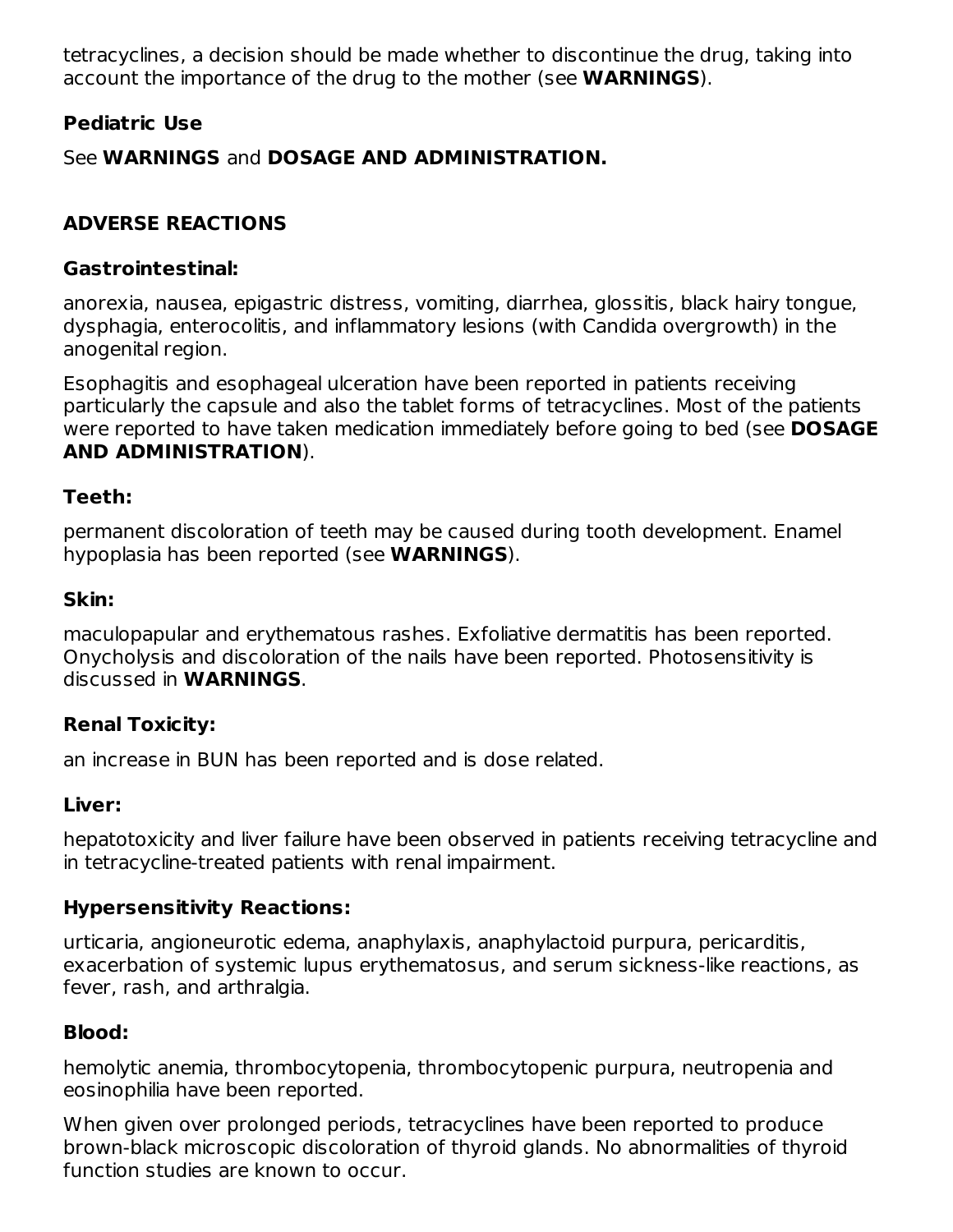#### **To report SUSPECTED ADVERSE EVENTS, contact Actavis at 1-800-272-5525 or FDA at 1-800-FDA-1088 or http://www.fda.gov/ for voluntary reporting of adverse reactions.**

### **OVERDOSAGE**

In case of overdosage, discontinue medication, treat symptomatically and institute supportive measures. Tetracycline is not dialyzable.

### **DOSAGE AND ADMINISTRATION**

Adults: Usual daily dose, 1 gram as 500 mg twice a day or 250 mg four times a day. Higher doses such as 500 mg four times a day may be required for severe infections or for those infections which do not respond to the smaller doses.

For pediatric patients above eight years of age: Usual daily dose, 10 mg/lb to 20 mg/lb (25 mg/kg to 50 mg/kg) body weight divided in four equal doses.

Administration of adequate amounts of fluid with the capsule formulation of tetracycline is recommended to wash down the drug and reduce the risk of esophageal irritation and ulceration (see **ADVERSE REACTIONS**).

Absorption of tetracycline is impaired by antacids containing aluminum, calcium or magnesium and preparations containing iron, zinc or sodium bicarbonate. Food and some dairy products also interfere with absorption.

When used in streptococcal infections, therapy should be continued for 10 days.

For treatment of brucellosis, 500 mg tetracycline four times a day for three weeks accompanied by streptomycin, 1 gram intramuscularly twice daily the first week and once daily the second week.

For the treatment of syphilis in patients allergic to penicillin, the following dosage of tetracycline is recommended: early syphilis (less than one year's duration), 500 mg four times a day for 15 days. Syphilis of more than one year's duration (except neurosyphilis), 500 mg four times a day for 30 days.

For treatment of gonorrhea, the recommended dose is 500 mg by mouth four times a day for seven days.

Uncomplicated urethral, endocervical or rectal infections in adults caused by Chlamydia trachomatis: 500 mg, by mouth, four times a day for at least seven days.

In cases of moderate to severe acne which, in the judgement of the clinician, require long-term treatment, the recommended initial dosage is 1 gram daily in divided doses. When improvement is noted, reduce dosage gradually to maintenance levels ranging from 125 mg to 500 mg daily. In some patients it may be possible to maintain adequate remission of lesions with alternate day or intermittent therapy. Tetracycline therapy of acne should augment the other standard measures known to be of value. Duration of long-term treatment which can safely be recommended has not been established (see **WARNINGS** and **Carcinogenesis, Mutagenesis, Impairment of Fertility**).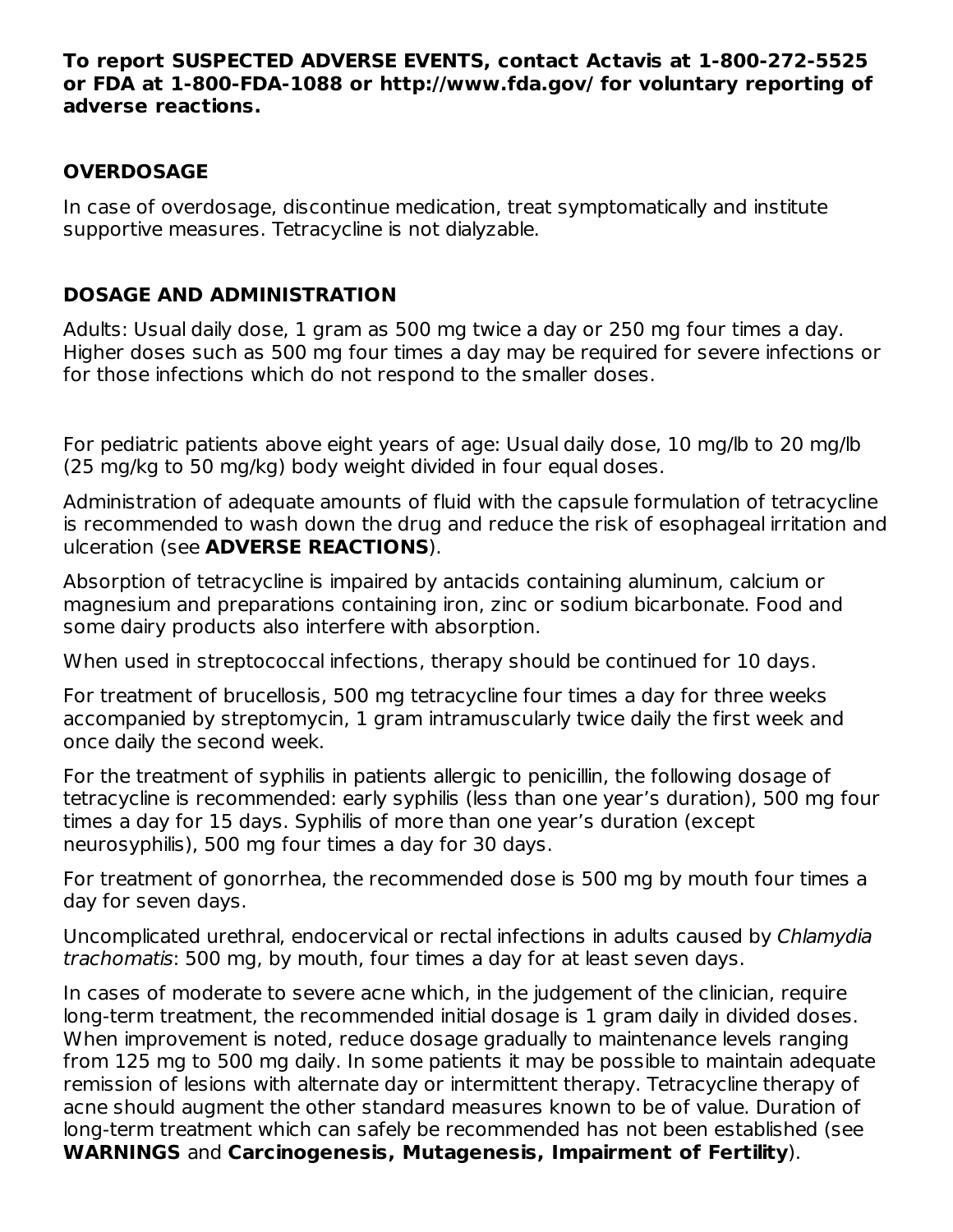### **Use in Specific Population**

In patients with renal impairment (see **WARNINGS**): decrease total dosage by reduction of recommended individual doses and/or by extending time intervals between doses.

# **HOW SUPPLIED**

Tetracycline Hydrochloride Capsules USP are available as: 250 mg: Orange/yellow capsules, imprinted with "**WPI**" on cap and "**2234**" on body. Available in bottles of 100 (NDC 0591-2474-01).

500 mg: Black/yellow capsules, imprinted with "**WPI**" on cap and "**2235**" on body. Available in bottles of 100 (NDC 0591-2475-01).

Dispense in a tight, light-resistant container as defined in the USP, with a child-resistant closure (as required).

Store at 20° to 25°C (68° to 77°F) [See USP Controlled Room Temperature].

Call your doctor for medical advice about side effects. You may report side effects to FDA at 1-800-FDA-1088.

KEEP THIS AND ALL MEDICATIONS OUT OF THE REACH OF CHILDREN.

# **ANIMAL PHARMACOLOGY AND ANIMAL TOXICOLOGY**

Hyperpigmentation of the thyroid has been produced by members of the tetracycline class in the following species: in rats by oxytetracycline, doxycycline, minocycline, tetracycline PO $_4$  and methacycline; in minipigs by doxycycline, minocycline, tetracycline PO $_4$  and methacycline; in dogs by doxycycline and minocycline; in monkeys by minocycline. Minocycline, tetracycline PO $_4$ , methacycline, doxycycline, tetracycline base, oxytetracycline HCl and tetracycline HCl were goitrogenic in rats fed a low iodine diet. This goitrogenic effect was accomplished by high radioactive iodine uptake. Administration of minocycline also produced a large goiter with high radioiodine uptake in rats fed a relatively high iodine diet. Treatment of various animal species with this class of drugs has also resulted in the induction of thyroid hyperplasia in the following: in rats and dogs (minocycline), in chickens (chlortetracycline) and in rats and mice (oxytetracycline). Adrenal gland hyperplasia has been observed in goats and rats treated with oxytetracycline.

Manufactured by: Watson Pharma Private Limited Verna, Salcette Goa 403 722 INDIA

Distributed by: Actavis Pharma, Inc. Parsippany, NJ 07054 USA

Rev. A 11/2018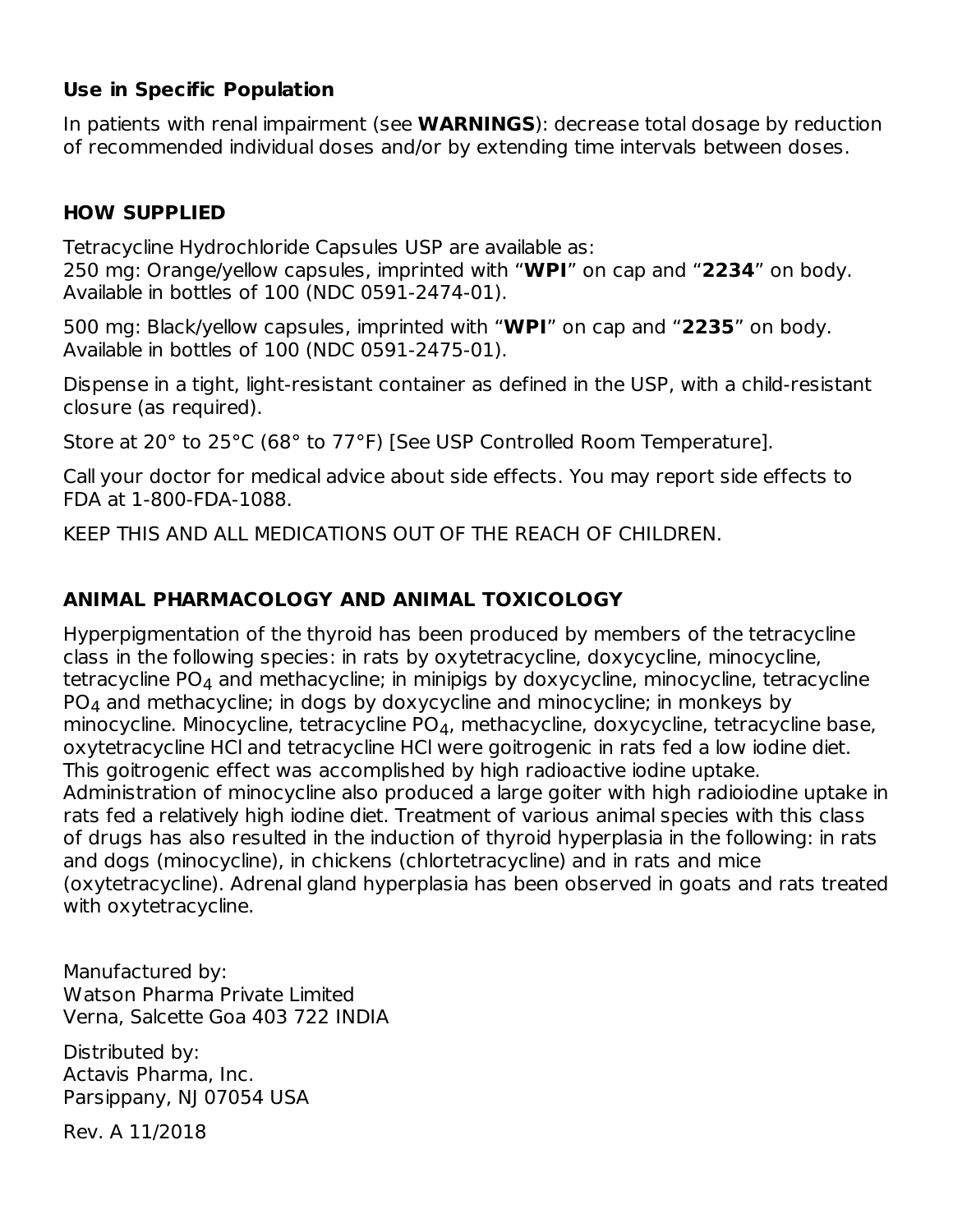# **PRINCIPAL DISPLAY PANEL**

NDC 0591-2474-01

**Tetracycline** Hydrochloride Capsules, USP 250 mg

100 Capsules Rx Only



# **PRINCIPAL DISPLAY PANEL**

NDC 0591-2475-01

**Tetracycline** Hydrochloride Capsules, USP 500 mg

100 Capsules Rx Only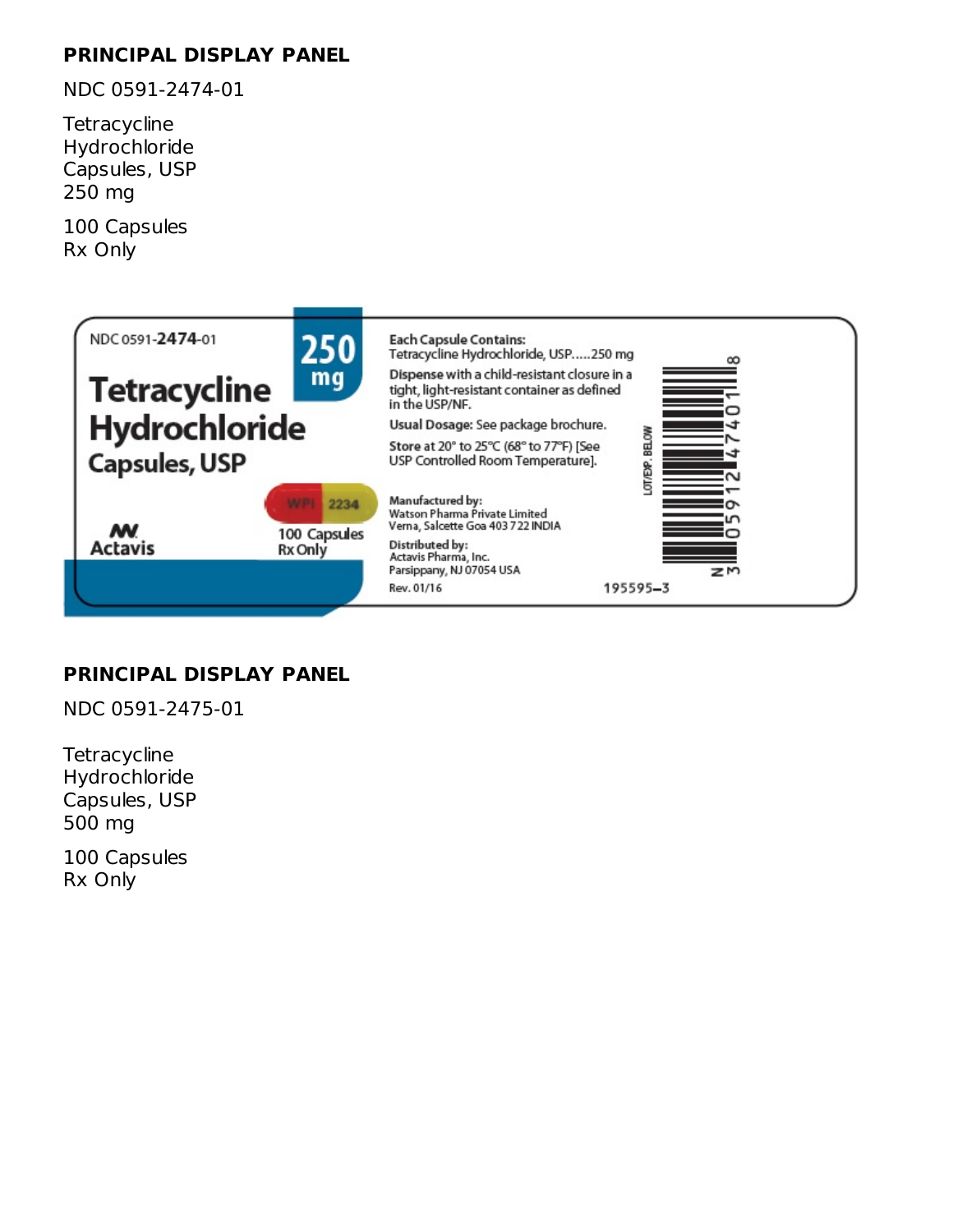| NDC 0591-2475-01     | 500                                | <b>Each Capsule Contains:</b><br>Tetracycline Hydrochloride, USP500 mg                                        | Ľ               |
|----------------------|------------------------------------|---------------------------------------------------------------------------------------------------------------|-----------------|
| <b>Tetracycline</b>  | mq                                 | Dispense with a child-resistant closure in a<br>tight, light-resistant container as defined<br>in the USP/NF. |                 |
| Hydrochloride        |                                    | Usual Dosage: See package brochure.                                                                           |                 |
| <b>Capsules, USP</b> |                                    | Store at 20° to 25°C (68° to 77°F) [See<br>USP Controlled Room Temperature].                                  | BELOW<br>OT/EXF |
| <b>M</b>             | <b>WPI</b><br>2235<br>100 Capsules | Manufactured by:<br>Watson Pharma Private Limited<br>Verna, Salcette Goa 403 722 INDIA                        |                 |
| <b>Actavis</b>       | <b>Rx Only</b>                     | Distributed by:<br>Actavis Pharma, Inc.                                                                       |                 |
|                      |                                    | Parsippany, NJ 07054 USA                                                                                      | zm              |
|                      |                                    | 195597-3<br>Rev. 01/16                                                                                        |                 |

| <b>TETRACYCLINE HYDROCHLORIDE</b>                                                 |                         |  |                                             |  |                 |
|-----------------------------------------------------------------------------------|-------------------------|--|---------------------------------------------|--|-----------------|
| tetracycline hydrochloride capsule                                                |                         |  |                                             |  |                 |
| <b>Product Information</b>                                                        |                         |  |                                             |  |                 |
|                                                                                   |                         |  |                                             |  |                 |
| <b>Product Type</b>                                                               | HUMAN PRESCRIPTION DRUG |  | <b>Item Code (Source)</b>                   |  | NDC:0591-2474   |
| <b>Route of Administration</b>                                                    | ORAL                    |  |                                             |  |                 |
|                                                                                   |                         |  |                                             |  |                 |
|                                                                                   |                         |  |                                             |  |                 |
| <b>Active Ingredient/Active Moiety</b>                                            |                         |  |                                             |  |                 |
|                                                                                   | <b>Ingredient Name</b>  |  | <b>Basis of Strength</b>                    |  | <b>Strength</b> |
| TETRACYCLINE HYDROCHLORIDE (UNII: P6R62377KV) (TETRACYCLINE -<br>UNII:F8VB5M810T) |                         |  | <b>TETRACYCLINE</b><br><b>HYDROCHLORIDE</b> |  | 250 mg          |
|                                                                                   |                         |  |                                             |  |                 |
| <b>Inactive Ingredients</b>                                                       |                         |  |                                             |  |                 |
|                                                                                   | <b>Ingredient Name</b>  |  |                                             |  | <b>Strength</b> |
| LACTOSE, UNSPECIFIED FORM (UNII: J2B2A4N98G)                                      |                         |  |                                             |  |                 |
| MAGNESIUM STEARATE (UNII: 70097M6I30)                                             |                         |  |                                             |  |                 |
| <b>SODIUM LAURYL SULFATE (UNII: 368GB5141J)</b>                                   |                         |  |                                             |  |                 |
| D&C YELLOW NO. 10 (UNII: 35SW5USQ3G)                                              |                         |  |                                             |  |                 |
| FD&C YELLOW NO. 6 (UNII: H77VEI93A8)                                              |                         |  |                                             |  |                 |
| <b>GELATIN (UNII: 2G86QN327L)</b>                                                 |                         |  |                                             |  |                 |
| TITANIUM DIOXIDE (UNII: 15FIX9V2JP)                                               |                         |  |                                             |  |                 |
| <b>BENZYL ALCOHOL (UNII: LKG8494WBH)</b>                                          |                         |  |                                             |  |                 |
|                                                                                   |                         |  |                                             |  |                 |
| <b>BUTYLPARABEN (UNII: 3QPI1U3FV8)</b>                                            |                         |  |                                             |  |                 |
| <b>D&amp;C RED NO. 22 (UNII: 1678RKX8RT)</b>                                      |                         |  |                                             |  |                 |
| <b>EDETATE CALCIUM DISODIUM (UNII: 25IH6R4SGF)</b>                                |                         |  |                                             |  |                 |
| <b>METHYLPARABEN (UNII: A2I8C7HI9T)</b>                                           |                         |  |                                             |  |                 |
| <b>PROPYLPARABEN (UNII: Z8IX2SC10H)</b>                                           |                         |  |                                             |  |                 |
| <b>SILICON DIOXIDE (UNII: ETJ7Z6XBU4)</b>                                         |                         |  |                                             |  |                 |
| <b>SODIUM PROPIONATE (UNII: DK6Y9P42IN)</b>                                       |                         |  |                                             |  |                 |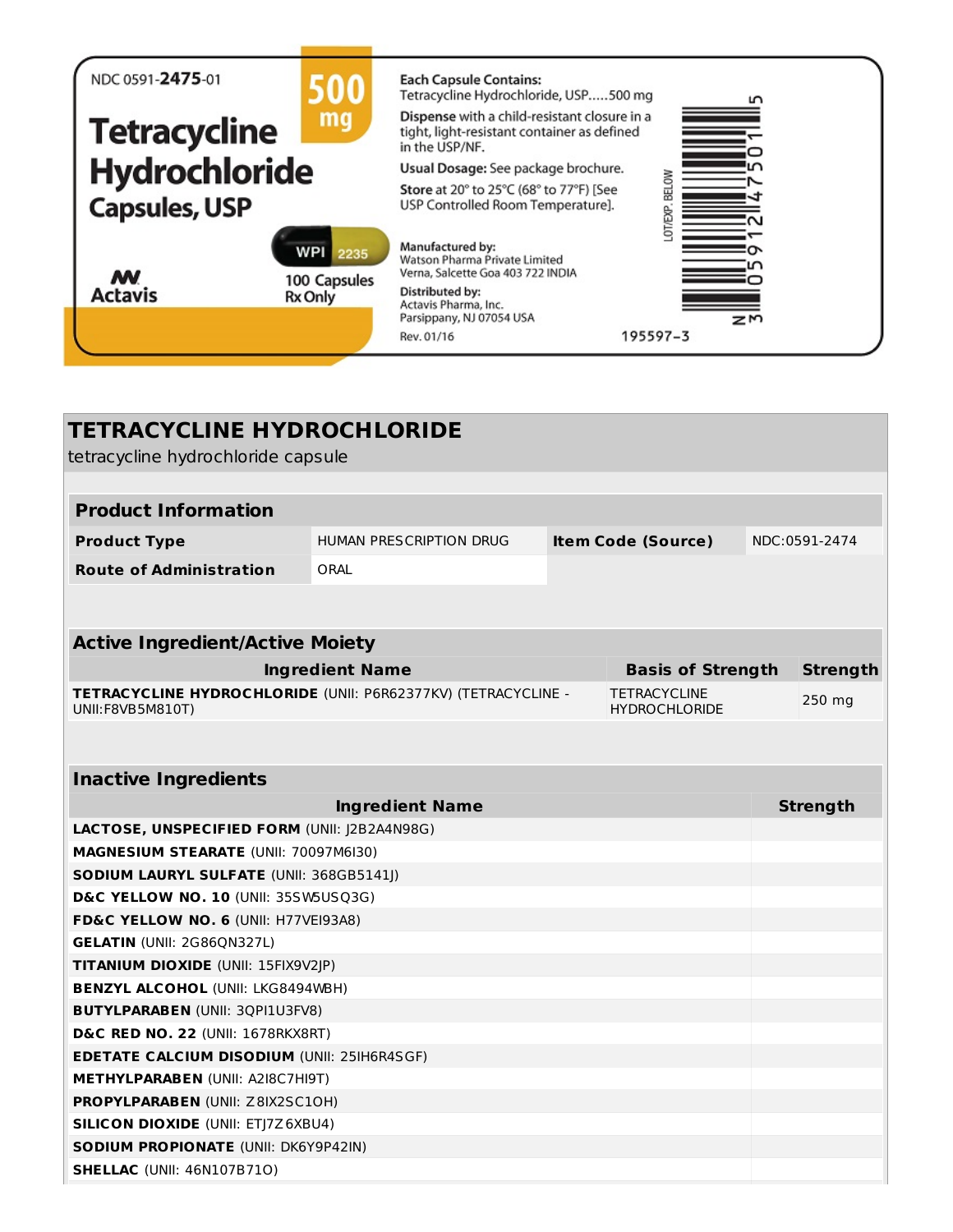|                                                                                           |                                               |  | <b>FERROSOFERRIC OXIDE (UNII: XMOM87F357)</b>                         |                              |                                       |                                     |  |
|-------------------------------------------------------------------------------------------|-----------------------------------------------|--|-----------------------------------------------------------------------|------------------------------|---------------------------------------|-------------------------------------|--|
|                                                                                           |                                               |  | D&C YELLOW NO. 10 ALUMINUM LAKE (UNII: CQ3XH3DET6)                    |                              |                                       |                                     |  |
|                                                                                           | <b>DIMETHICONE (UNII: 92RU3N3Y1O)</b>         |  |                                                                       |                              |                                       |                                     |  |
|                                                                                           | <b>WATER (UNII: 059QF0KO0R)</b>               |  |                                                                       |                              |                                       |                                     |  |
|                                                                                           |                                               |  | <b>ETHYLENE GLYCOL MONOETHYL ETHER (UNII: IDK7C2HS09)</b>             |                              |                                       |                                     |  |
|                                                                                           |                                               |  | FD&C BLUE NO. 1 ALUMINUM LAKE (UNII: J9EQA3S2JM)                      |                              |                                       |                                     |  |
|                                                                                           |                                               |  | FD&C BLUE NO. 2--ALUMINUM LAKE (UNII: 4AQJ3LG584)                     |                              |                                       |                                     |  |
|                                                                                           | FD&C RED NO. 40 (UNII: WZB9127XOA)            |  |                                                                       |                              |                                       |                                     |  |
|                                                                                           |                                               |  | LECITHIN, SOYBEAN (UNII: 1DI56QDM62)                                  |                              |                                       |                                     |  |
|                                                                                           | <b>BUTYL ALCOHOL (UNII: 8PI61P6TS3)</b>       |  |                                                                       |                              |                                       |                                     |  |
|                                                                                           | ALCOHOL (UNII: 3K9958V90M)                    |  |                                                                       |                              |                                       |                                     |  |
|                                                                                           |                                               |  |                                                                       |                              |                                       |                                     |  |
|                                                                                           |                                               |  |                                                                       |                              |                                       |                                     |  |
|                                                                                           | <b>Product Characteristics</b>                |  |                                                                       |                              |                                       |                                     |  |
|                                                                                           | Color                                         |  | orange, yellow                                                        | <b>Score</b>                 |                                       | no score                            |  |
|                                                                                           | <b>CAPSULE</b><br><b>Size</b><br><b>Shape</b> |  |                                                                       | 19mm                         |                                       |                                     |  |
| <b>Flavor</b><br><b>Imprint Code</b>                                                      |                                               |  |                                                                       | WPI;2234                     |                                       |                                     |  |
| <b>Contains</b>                                                                           |                                               |  |                                                                       |                              |                                       |                                     |  |
|                                                                                           |                                               |  |                                                                       |                              |                                       |                                     |  |
|                                                                                           |                                               |  |                                                                       |                              |                                       |                                     |  |
| <b>Packaging</b>                                                                          |                                               |  |                                                                       |                              |                                       |                                     |  |
| #                                                                                         | <b>Item Code</b>                              |  | <b>Package Description</b>                                            |                              | <b>Marketing Start</b><br><b>Date</b> | <b>Marketing End</b><br><b>Date</b> |  |
| $\mathbf{1}$                                                                              | NDC:0591-<br>2474-01                          |  | 100 in 1 BOTTLE, PLASTIC; Type 0: Not a<br><b>Combination Product</b> |                              | 08/15/2011                            |                                     |  |
|                                                                                           |                                               |  |                                                                       |                              |                                       |                                     |  |
|                                                                                           |                                               |  |                                                                       |                              |                                       |                                     |  |
| <b>Marketing Information</b>                                                              |                                               |  |                                                                       |                              |                                       |                                     |  |
| <b>Application Number or Monograph</b><br><b>Marketing</b><br>Citation<br><b>Category</b> |                                               |  | <b>Marketing Start</b><br>Date                                        | <b>Marketing End</b><br>Date |                                       |                                     |  |

| <b>TETRACYCLINE HYDROCHLORIDE</b><br>tetracycline hydrochloride capsule           |                         |                           |                                             |               |                 |  |  |
|-----------------------------------------------------------------------------------|-------------------------|---------------------------|---------------------------------------------|---------------|-----------------|--|--|
|                                                                                   |                         |                           |                                             |               |                 |  |  |
| <b>Product Information</b>                                                        |                         |                           |                                             |               |                 |  |  |
| <b>Product Type</b>                                                               | HUMAN PRESCRIPTION DRUG | <b>Item Code (Source)</b> |                                             | NDC:0591-2475 |                 |  |  |
| <b>Route of Administration</b>                                                    | ORAL                    |                           |                                             |               |                 |  |  |
|                                                                                   |                         |                           |                                             |               |                 |  |  |
| <b>Active Ingredient/Active Moiety</b>                                            |                         |                           |                                             |               |                 |  |  |
| <b>Ingredient Name</b>                                                            |                         |                           | <b>Basis of Strength</b>                    |               | <b>Strength</b> |  |  |
| TETRACYCLINE HYDROCHLORIDE (UNII: P6R62377KV) (TETRACYCLINE -<br>UNII:F8VB5M810T) |                         |                           | <b>TETRACYCLINE</b><br><b>HYDROCHLORIDE</b> |               | 500 mg          |  |  |
|                                                                                   |                         |                           |                                             |               |                 |  |  |
| <b>Inactive Ingredients</b>                                                       |                         |                           |                                             |               |                 |  |  |

ANDA ANDA061837 08/15/2011

**Category**